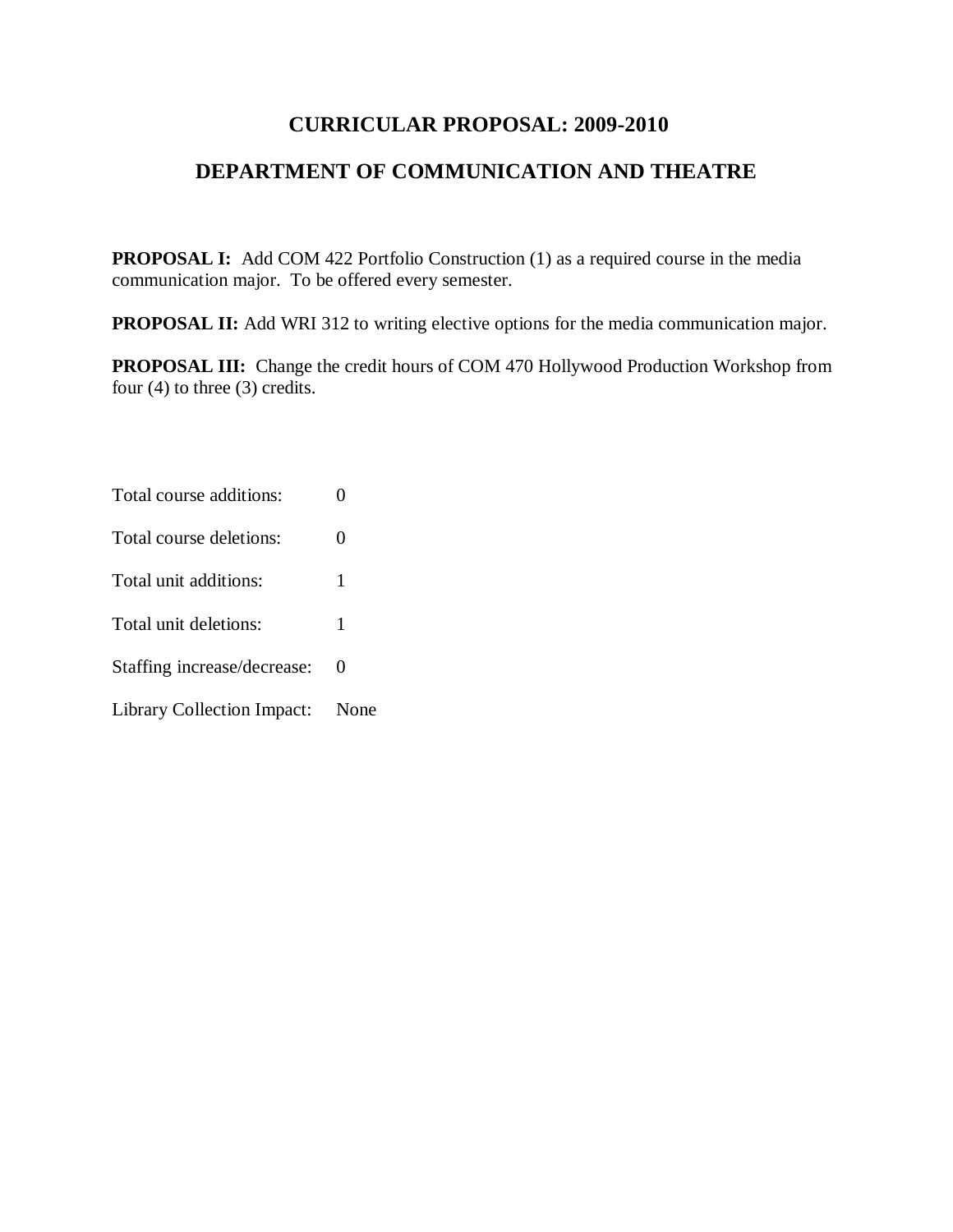- **PROPOSAL I:** Add COM 422 Portfolio Construction (1) as a required course in the media communication major. To be offered every semester.
- **Rationale:** Media communication major graduates need additional assistance and guidance with preparation for entering the various mass media professions. Although this course has been an elective course for the past several years, relatively few have taken the course. Many past graduates that have not taken this course have requested advice and information directly related to the course, and expressed regret that they did not take the course. A poll of present junior and senior majors reveals that they think that it should be a requirement in the major.

## **Catalog Copy:**

### **UPPER-DIVISION CORE REQUIREMENTS**

| <b>COURSE#</b> | <b>TITLE</b>                        | <b>UNITS</b> |
|----------------|-------------------------------------|--------------|
| <b>COM 421</b> | Communication Internship            |              |
| <b>COM 422</b> | Portfolio Construction              |              |
| <b>COM 465</b> | Communication Theories and Research |              |
| <b>COM 485</b> | Communication, Values, and Society  |              |
|                | <b>TOTAL</b>                        |              |

**Units added/dropped:** +1 to the major. Also would change units required for major from 43 to 44.

**Staffing Impact:** None

**PROPOSAL II:** Add WRI312 Broadcast News Writing (3) to the list of writing electives in the Media Communication major.

**Rationale:** Media communication majors that are interested in taking COM 445 TV News as an elective in the production or performance concentrations must also concurrently take WRI 312. However, WRI 312 is not presently included in the writing electives for the media communication major. This will allow media communication majors to take COM 445, and use the WRI 312 course as an elective in their major.